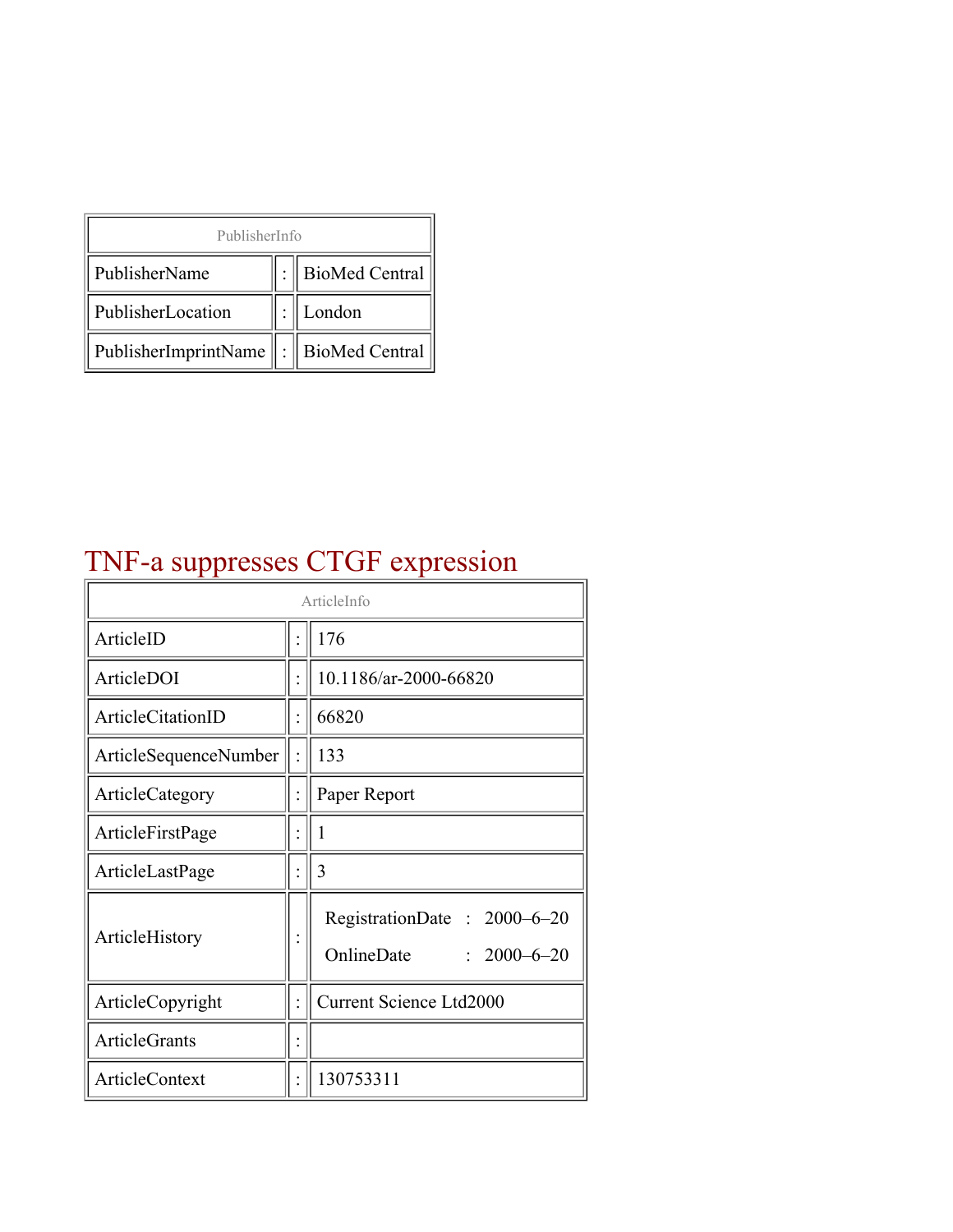#### John Campbell, Affl

Aff1 University of Glasgow, UK

#### <span id="page-1-0"></span>Keywords

Collagen, connective tissue growth factor, cytokine, fibroblast, scleroderma.

## Context

Collagen deposition is an essential part of normal tissue development and wound healing; however, excessive accumulation of collagen is central to fibrotic disorders such as scleroderma. The pleiotropic cytokine TGF? is an essential cytokine in normal tissue development, necessary for fibroblast proliferation and induction of collagen deposition. Transiently elevated TGF? levels induce collagen deposition in normal wound healing, but TGF? continues to be expressed during uncontrolled fibrotic events. TGF? is essential for induction of CTGF production by fibroblasts, resulting in collagen deposition. CTGF is overexpressed in fibrotic disorders; therefore, understanding the factors that mediate its action may be important in understanding them. This paper investigated the ability of TNF-a to suppress TGF?-induced CTGF production in normal fibroblasts. TGF? induction and TNF-a suppression of CTGF expression by normal fibroblasts was found to act through the same promoter in the CTGF gene. In scleroderma patients CTGF was constitutively produced, was enhanced by TGF? and could not be ablated with TNF-a. To examine the role of TNF-a in suppressing TGF?-induced CTGF in fibroblasts.

## Significant findings

CTGF protein was detected in TGF?-treated normal fibroblasts by western blotting and immunofluorescence. Addition of TNF-a before TGF? treatment stopped CTGF production. Collagen production by fibroblasts was also induced by TGFa and completely suppressed by TNF-a. TNF-a effects were mediated through NF-?B, demonstrated by cytokine signalling through the SEAP reporter construct and the ability of salicylic acid and SN50 to block TNF-a suppression of TGF?-mediated CTGF production. The element responsive to TNF-a and TGF? lay between nucleotides -166 and -244, within the -805 to +17 nucleotide CTGF promoter construct. In contrast to normal cells, scleroderma lesional fibroblasts exhibited constitutive expression of CTGF protein, which could not be suppressed by TNF-a. TGF?-induced CTGF expression was suppressed in Scleroderma fibroblasts but this led to only a 50% reduction in induced collagen production.